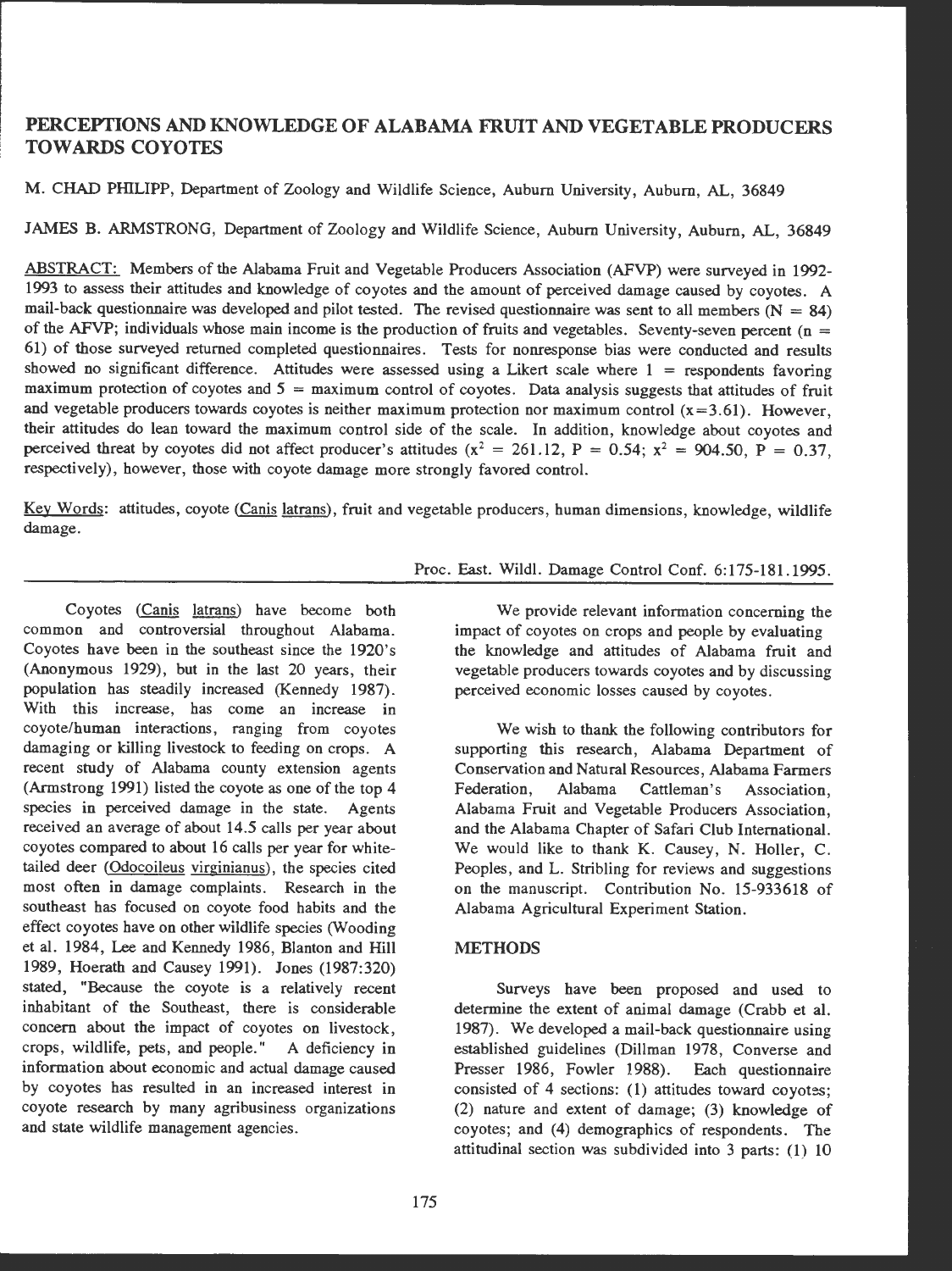statements to solicit respondents attitudes towards covotes; (2) a list of 9 items (7 animals, 1 fruit, and 1 vegetable) were provided to determine how serious respondents considered coyotes a threat to these items; and (3) a list of 8 animal species were provided for respondents to rank from 1 to 8, with 1 being the most liked animal and 8 being the least like animal. Damage information requested included livestock species or crops being damaged, species believed to be causing damage, number or amount of livestock species or crops damaged, estimated economic loss, and time of year damage occurred. We also asked participants what coyote control methods they had implemented and to rate the effectiveness of each. Respondent's knowledge of coyotes and coyote behavior relative to predation were measured using 11 questions. Demographics consisted of respondent's age, number of years farming\ranching, highest educational level completed, how far farm\ranch was from nearest town, number of acres land owned and\or leased, variety of crops or breeds of livestock, and whether or not coyote educational materials had been received.

The questionnaire was pilot tested twice and Cronbach's alpha (Crocker and Algina 1986) used to estimate score reliability on the attitudinal scale, threat scale, and knowledge scale. Items not contributing to overall reliability were modified or removed. Reliability estimates for the attitudinal, threat, and knowledge scales were  $0.93, 0.91,$  and  $0.59,$ respectively. The questionnaire was reviewed by 2 survey design experts and 3 wildlife damage management experts who rated items for content validity.

Subsequently, we mailed questionnaires to all (N  $=$  84) the members of the Alabama Fruit and Vegetable Producers Association (AFVP). This comprises the entire membership of AFVP; individuals whose main income is the production of fruits and vegetables. In October 1992, 84 mail-back questionnaires were sent out. Each participant was sent a cover letter, a questionnaire, and a selfaddressed postage -paid envelope . Ten days after initial mailing, a postcard reminder was sent to all participants. After three weeks, nonrespondents were sent a second cover letter and a replacement questionnaire. In addition,  $10\%$  (n = 30) of the nonrespondents for the complete study (the complete study consisted of surveying 3 Alabama agribusiness organizations: Alabama Cattleman's Association; Alabama Lamb, Wool, and Mohair Association; and Alabama Fruit and Vegetable Producers Association) were surveyed by telephone to assess nonresponse bias.

#### Data Analysis

Data were analyzed using SPSS/PC+ statistical package (SPSS, Inc. 1990). ONEWAY ANOVA, **MANOVA,** Kruskal-Wallis, crosstabs and frequencies were used to analyze survey results and test scores. Attitudinal, threat (which was a subsection of the attitudinal portion of the questionnaire) , and knowledge scores were calculated. These scores were correlated with relevant survey questions to determine the extent to which landowner perceptions about coyote damage are influenced by landowner knowledge of coyotes, as measured by the knowledge-question portion of survey .

## Test Score Calculations and Scales

Attitudinal scores, gathered from the 10 statements to solicit respondents attitudes towards coyotes, calculated for each group of producers were based on a scale of 1 to 5 where  $1 = \text{maximum}$ protection of coyotes and  $5 =$  maximum control of coyotes. Mean attitudinal scores were calculated for each respondent by separately summing the points to the attitudinal statements and dividing by 10. Mean scores for the sample group were tabulated by summing the attitudinal scores of each respondent and dividing by the number of respondents.

Mean threat scores, gathered from the second subsection of the attitudinal portion of the questionnaire, were based on a scale of 1 to 4 with 1 meaning coyotes were a very serious threat, 2 a serious threat, 3 a minor threat, and 4 no threat. Individual threat scores were calculated by summing up points from each listed item and dividing by 9. Mean threat scores for the group were determined by summing the means of respondents and dividing by the number of respondents. Overall mean threat scores for each listed item were drawn from the frequency results.

Data obtained from knowledge questions were transformed to reflect either a correct or incorrect response. A score of 1 was given for a correct answer, and O represented an incorrect answer. Knowledge scores were calculated for each respondent by separately summing the points to the knowledge questions and dividing by 1J. Mean scores for the sample group were tabulated by summing the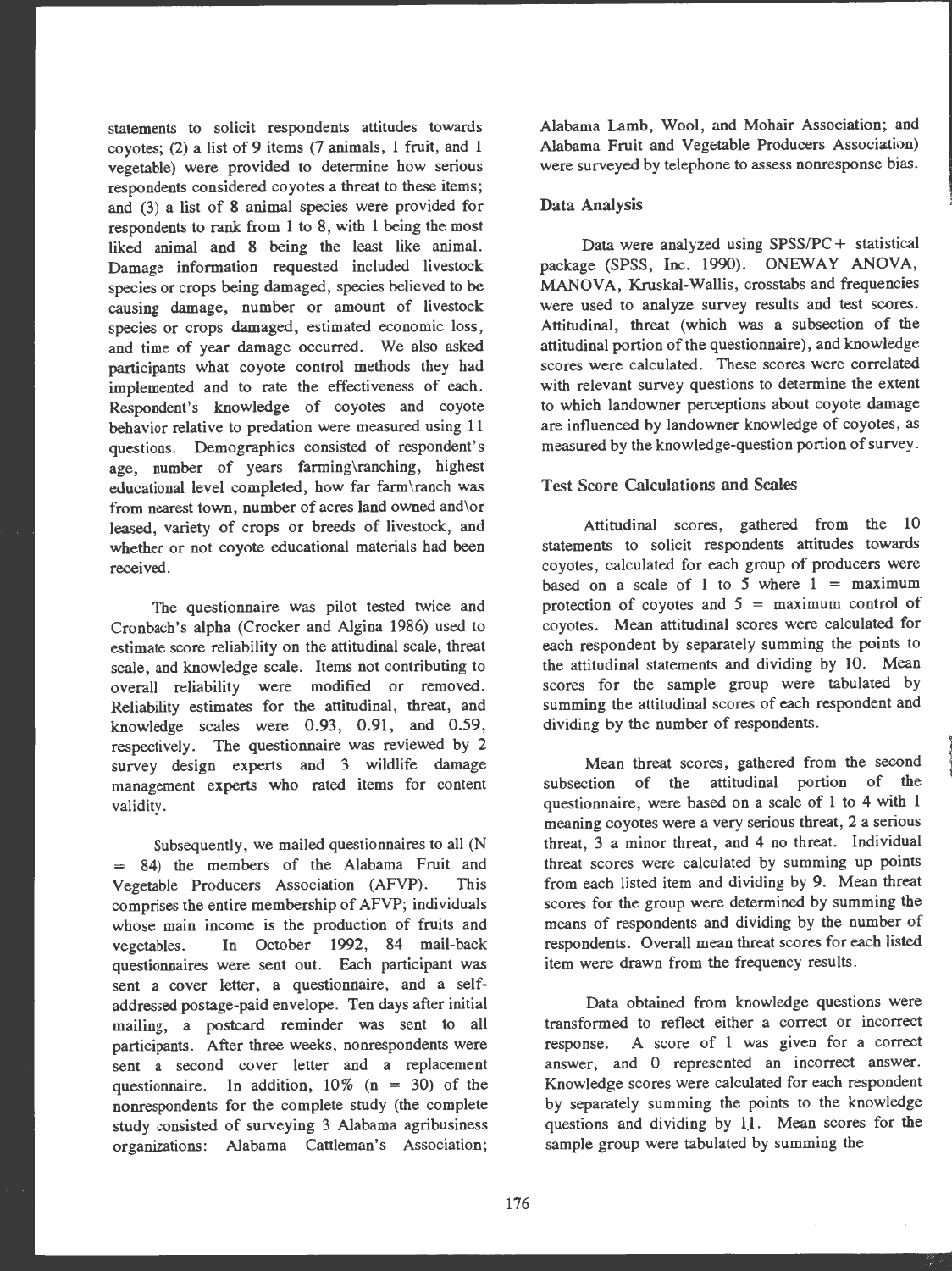knowledge scores of each respondent and dividing by the number of respondents.

## Response Rate

Of the 84 fruit and vegetable producers used for the survey, 2 had either moved and did not leave a forwarding address or had retired from active agribusiness. Seventy-seven percent  $(n = 61)$  of the remaining 79 producers surveyed returned useable questionnaires. Thirty nonrespondents from the complete study were contacted to test for nonresponse bias and results showed no significant difference .

## **RESULTS**

Mean attitudinal score was 3.61 and was higher (i.e. favored coyote control) for respondents with damage than for those without damage  $(F = 12.30)$ ,  $df = 1$ ,  $P = 0.001$ ) (Table 1). Threat score and knowledge score did not have a significant affect on attitudinal score  $(x^2 = 904.50, P = 0.37; x^2 =$ 261.12,  $P = 0.54$ , respectively).

Table 1. Mean survey scores for Alabama fruit and vegetable producers with coyote damage (CDMG,  $n = 23$ ) and without coyote damage (NCDMG,

 $n = 38$ ).

|               | Fruit and Vegetable<br>Producers <sup>2</sup> |              |
|---------------|-----------------------------------------------|--------------|
| <b>Scores</b> | <b>CDMG</b>                                   | <b>NCDMG</b> |
| Attitude      | 4.09                                          | 3.30         |
| <b>Threat</b> | 2.28                                          | 3.00         |
| Knowledge     | 0.43                                          | 0.31         |

<sup>\*</sup> Means within rows differ;  $P \le 0.05$ .

Most respondents (50%) felt coyotes in Alabama are not beneficial to the environment and have a substantial impact on wildlife. Forty percent of the respondents thought coyotes should be eradicated from Alabama. Over 60% of all respondents disagreed that nonlethal methods should be used to remove coyotes. Respondents (50%) heavily favored unlimited shooting and trapping of all coyotes in Alabama. Less than 30% of the producers responding considered selectively removing individual coyotes known to have killed or damaged livestock or crops to be an adequate control approach .

Mean threat score was  $2.72$ . A majority  $(53\%)$ of the respondents stated that coyotes were a very serious threat or a serious threat to sheep, goats, domestic fowl (e.g., chickens), wild turkeys (Meleagris gallopavo). quail (Colinus virginianus), and fruits (e.g., watermelons). Cattle, white-tailed deer, and vegetables (e.g., corn) were perceived as being slightly threatened or not threatened by coyotes.

The most liked animals for the AFVP were dogs, cows, white-tailed deer, and sheep. Least liked animals were coyotes, skunks (Mephitis mephitis or Spilogale putorius), foxes (Vuples vulpes or Urocyon cinereoargenteus). and raccoons (Procyon lotor). with the coyote being the least liked overall.

Coyote damage was reported by  $23$  (38%) respondents. Average annual estimated losses for these 23 respondents were  $$830$  (range =  $$100$  - $$2,500$ ; mode =  $$200$ ). Watermelon, calves, corn, and cantaloupe received the most damage (Table 2). Two respondents suspected coyotes or dogs of damaging irrigation hoses, but could not accurately determine the damaging species. Although many respondents  $(40\%)$  reported damage from other species, coyotes were still perceived as the most damaging . Other animals causing damage **were**  white-tailed deer, feral and free-ranging dogs, raccoons, armadillos (Dasypus novemcinctus), blackbirds (Icteridae) and squirrels (Sciurus carolinensis).

Several respondents  $(n = 17)$  reported having used one or more control measures to stop or reduce coyote damage during the last 12 months (Table 3). Most respondents (60%) reported control measures were ineffective. Of all respondents with coyote damage, less than 5% had sought out any educational material about coyotes or coyote control measures or had attended any coyote workshops.

Mean knowledge, score was low, with the AFVP scoring 0.36. Of the eleven knowledge questions asked, all but two were answered incorrectly or with "Don't Know" over half the time (Table 4). Weight of coyotes in Alabama and food habits of coyotes in Alabama were the two questions answered correctly over half the time. Many respondents answered "Don't Know" to most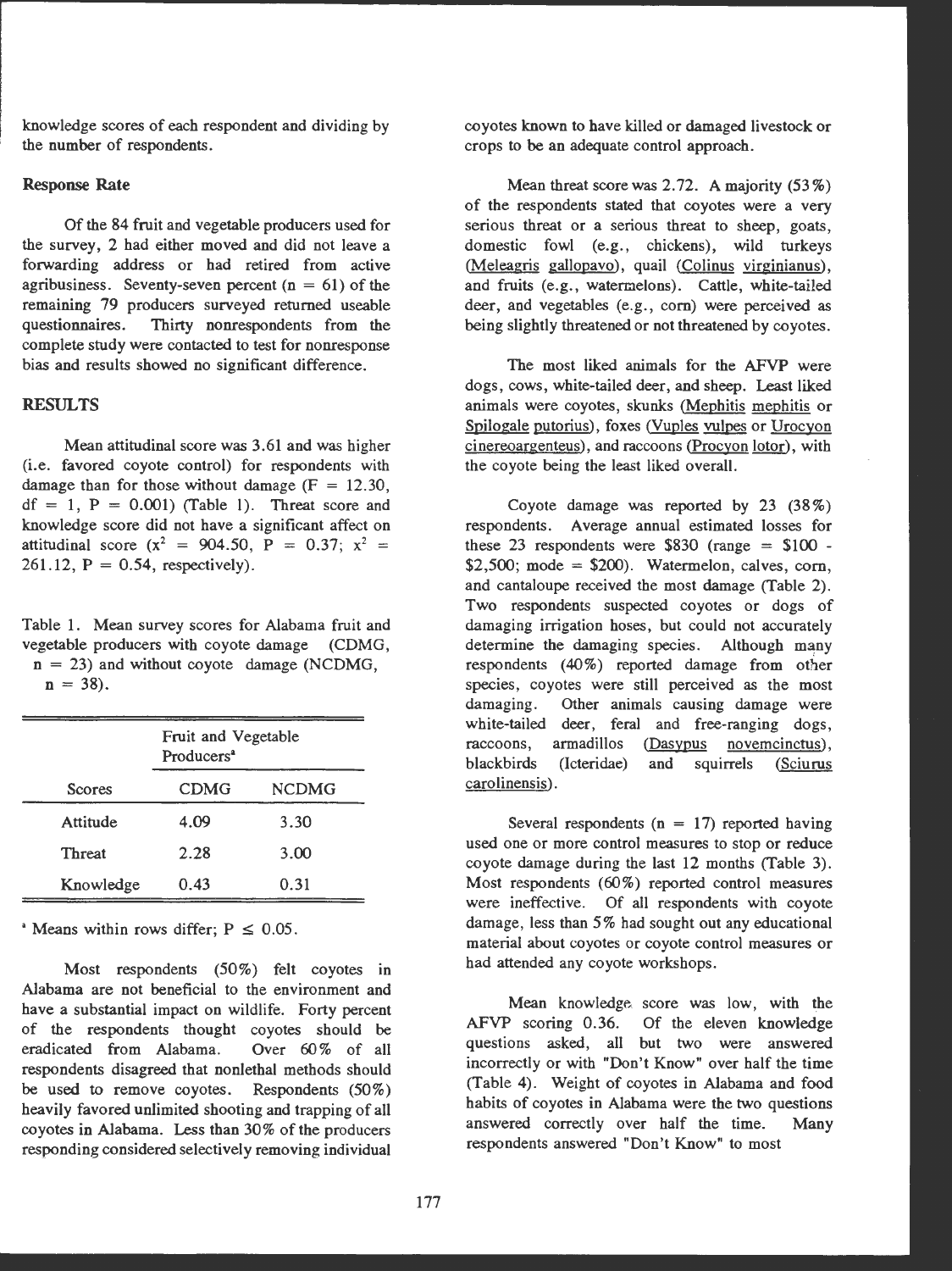Table 2. Estimates of economic loss of crops and livestock to coyotes in Alabama, 1992 by fruit and vegetable producers reporting damage.

| Commodity<br>Damaged                      | n <sup>a</sup> | $\bar{x}$ (\$) | Total<br>\$) |
|-------------------------------------------|----------------|----------------|--------------|
| Watermelon                                | 7              | 1,271          | 8,900        |
| Calves                                    | 4              | 950            | 3,800        |
| Corn                                      | 2              | 550            | 1,100        |
| Cantaloupe                                | 1              | 1,000          | 1,000        |
| Sheep                                     | 1              | 375            | 375          |
| Goats                                     | 1              | 200            | 200          |
| Miscellaneous<br>Fruits<br>and Vegetables | 1              | 1,200          | 1,200        |

• Number of respondents reporting financial losses.

questions.

#### **DISCUSSION**

Attitudes for the AFVP showed partiality toward maximum control of coyotes. This partiality was more evident when the sample population was subdivided into respondents with coyote damage and those without. Respondents with coyote damage had scores closer to maximum control of coyotes than those with no damage (Table 1). Similar results have been reported (Buys 1975, Kellert 1980, 1985, Hafer and Hygnstrom 1991). However, differences exist between the populations surveyed. In the other studies, respondents were accustomed to coyote interactions because they lived in areas inhabited by coyotes for hundreds of years. Coyotes have only been a problem in Alabama for the last 15 to 20 years. However, Alabama agricultural producers already have attitudes towards the coyote similar to producers in the midwest and western parts of the United States. Further indication of a dislike for coyotes was evident in the rank order of animals, where the coyote was the least-liked animal.

Table 3. Coyote control methods used by Alabama fruit and vegetable producers with coyote damage (CDMG,  $n = 23$ ) and without coyote damage (NCDMG,  $p = 38$ ).

| Control<br>Method | Fruit and Vegetable Producers<br><b>CDMG</b><br>$n^{a}$ (%) | <b>NCDMG</b><br>$n \quad (\%)$ |
|-------------------|-------------------------------------------------------------|--------------------------------|
| None              | 13 (57)                                                     | 31 (82)                        |
| Trap              | 3(13)                                                       | 2(5)                           |
| Shoot             | 5(22)                                                       | 2(5)                           |
| Fence             | 3(13)                                                       | 1(3)                           |
| Guard Dog         | (9)<br>$\mathbf{2}$                                         | 3(8)                           |
| Scare<br>Devices  | 4 (17)                                                      | 1(3)                           |

• Number of respondents reporting use of control method.

Partiality toward maximum control of coyotes received stronger confirmation when respondents were asked which types of control they preferred. Most respondents (50%) stated that as many coyotes as possible should be shot or trapped. Although these methods do not guarantee discontinuation of damage, it is possible that producers receive some satisfaction from killing the animals doing damage. Nonlethal control methods (e.g., live-trapping and relocating coyotes) and hunting or poisoning only depredating coyotes were not preferred by respondents. Kellert (1980, 1985) reported similar results for the lethal control measures used by sheep and cattle producers, but both Kellert (1980, 1985) and Arthur (1981) reported the general public disapproved of such methods.

Fear of coyote damage was evident from the threat scores and respondents with perceived coyote damage rated the coyote as a greater threat than those without perceived damage. Although respondents with perceived coyote damage feel the coyote is a threat they did not seem to put much effort into damage control methods. Respondents were also concerned about the coyotes effect on local wildlife populations (e.g., white-tailed deer, wild turkeys,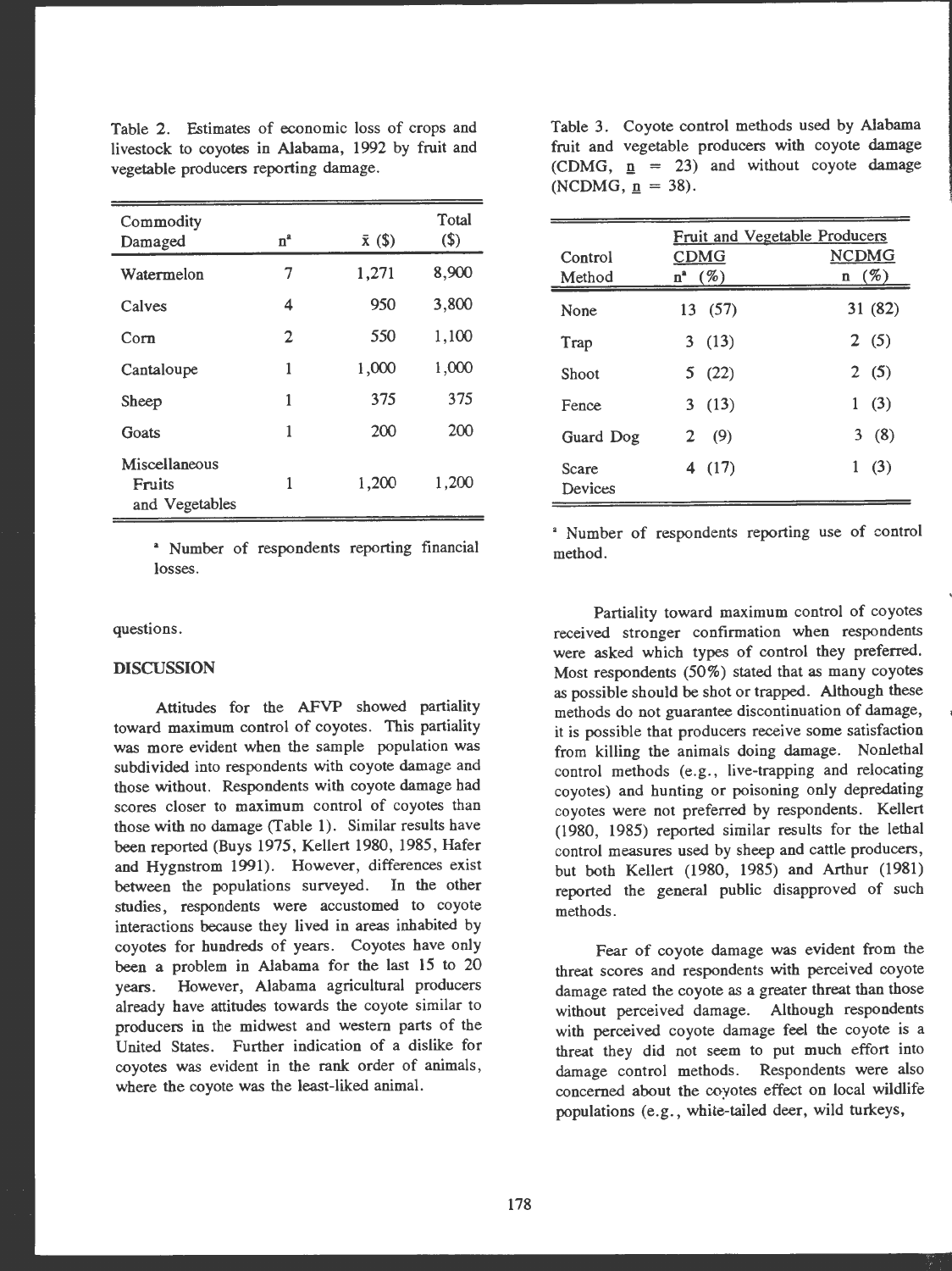Table 4. Alabama fruit and vegetable producers' mean knowledge scores for individual questions concerning their knowledge of coyotes, 1992.

| Question<br>Category                             | Fruit and Vegetable<br>Producers |
|--------------------------------------------------|----------------------------------|
| Multiple Choice                                  |                                  |
| Coat color                                       | 0.33                             |
| Weight (Size)                                    | 0.64                             |
| Food habits                                      | 0.54                             |
| Track                                            | 0.33                             |
| Tail position                                    | በ 48                             |
| How long in AL.                                  | 0.03                             |
| Introduced into AL.                              | 0.38                             |
| True-False                                       |                                  |
| Deer nos. low where<br>coyote nos.high           | 0.39                             |
| Hybridization with dogs                          | 0.25                             |
| Increased no. coyotes<br>have decreased no. deer | 0.48                             |
| Winter food habits                               | 0.08                             |

quail, and rabbits (Sylvilagus floridanus). Studies conducted in Alabama and in other southeastern states (Wooding et al. 1984, Lee and Kennedy 1986, Blanton and Hill 1989, Hoerath and Causey 1991) have shown that coyotes do not significantly impact population sizes of these animals although they are a part of the coyote's food habits.

The economic loss estimates may not be accurate estimates of damage for several reasons. First, these data represent estimates from producers not wildlife damage professionals. Second, producers may have attributed damage by feral or free-ranging dogs to the coyote. Third, coyotes may have been scavenging on livestock that died from natural causes. However, these results do represent producer's perceptions of coyote damage and thus warrant consideration.

Results from our study show that coyotes are perceived to be damaging and/or killing calves, sheep, goats, watermelons, corn, and other types of fruits and vegetables. These results appear to be consistent with those of other studies from the southeast (Jones 1987, Armstrong 1991). Control or removal of depredating coyotes is difficult in many of these situations. First, high numbers of coyotes exist in Alabama due to excellent habitat. Second, human and pet densities in Alabama make many western control measures unsuitable. Third, coyote populations have the reproductive capacity to recover rapidly following a reduction of numbers (U. S. Fish and Wildlife Service 1978).

Current Alabama regulations regarding coyote control allow most non-lethal methods (e.g., fencing, scare devices, etc.), trapping with a #2 leg-hold trap, and shooting during the day. Poisoning of coyotes and spotlighting is illegal in Alabama. None of the fruit and vegetable respondents were utilizing poisons as a control method but we did receive several comments regarding the non-selectivity of poisoning. We also received several calls from agricultural producers inquiring about what types of poisons were available for controlling coyotes. Control methods most used were shooting, trapping, and fencing.

Agricultural producers in Alabama lacked basic knowledge about coyotes, which is understandable since the coyote has not been a nuisance species in the state for very long. Most respondents believe the coyote to be a recent inhabitant of the state. The Alabama Agricultural Cooperative Extension Service (ACES) has produced a bulletin entitled "Coyote Control In Alabama," and also offers coyote workshops throughout the state. The problem lies not in a lack of educational materials but more with a lack of distributing these materials and letting producers know they are available. As previously mentioned, knowledge or a lack thereof about coyotes did not affect the respondent's attitude towards coyotes, but it may affect control efforts.

A high proportion of returned questionnaires included comments by respondents; most were positive and thanked us for allowing them to participate in the research. There were a few comments stating that the respondent wished we would eradicate the coyote from Alabama because it was a useless menace, but these were atypical. Two respondents stated that white-tailed deer were causing more damage on their crops than coyotes, and one respondent was worried about coyotes being a vector for rabies. Approximately 30% of the respondents asked to receive results from our study and others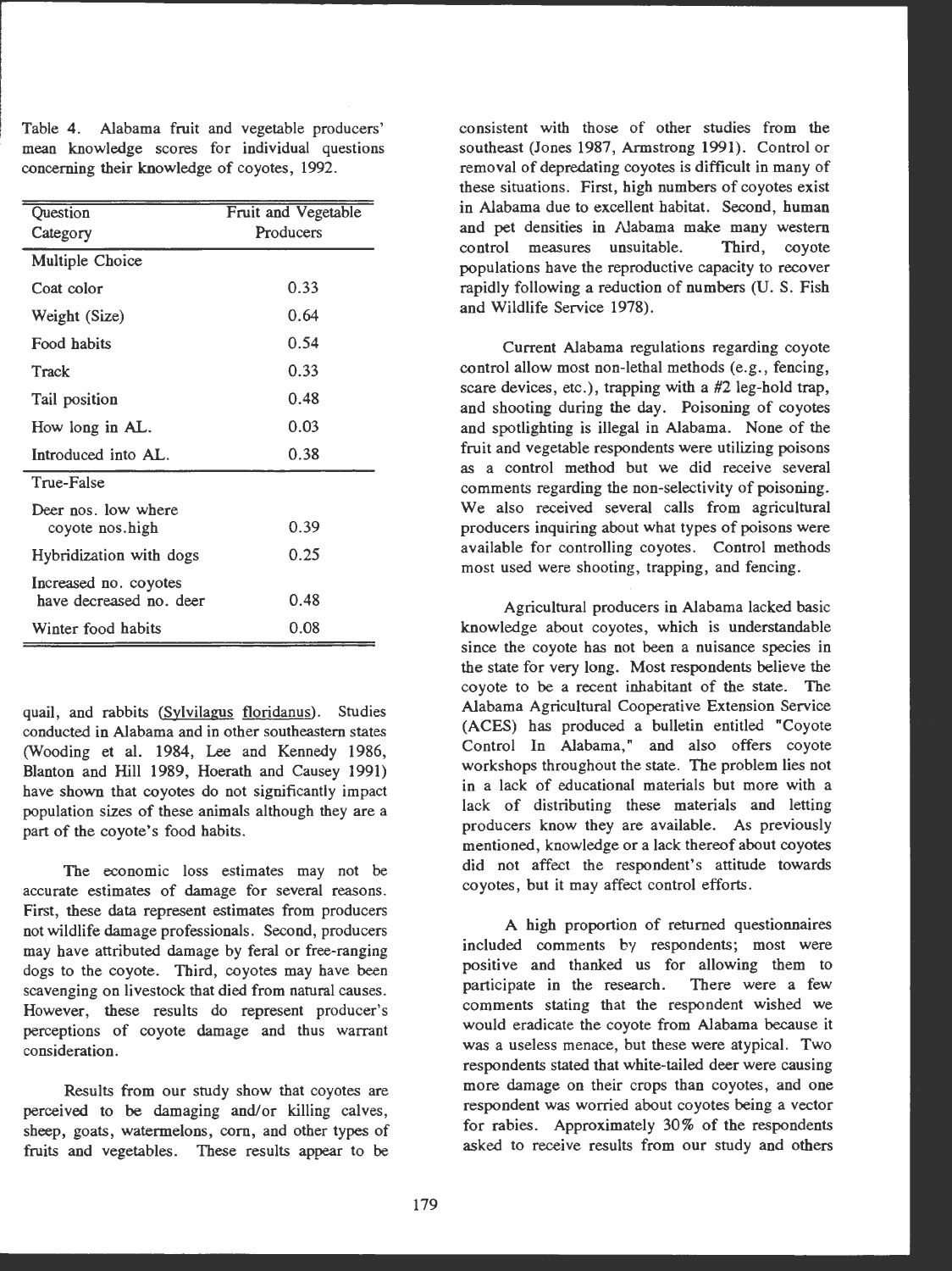asked for coyote educational material.

### **MANAGEMENT IMPLICATIONS**

As a result of information collected through this survey, it appears that an increase in education about coyotes is needed in the state. Educational materials are available and it is just a matter of distributing them to the people. Another area that needs to be emphasized is legal control methods of coyotes. As mentioned previously, we have received several calls from agricultural producers who want to know what type of poison is effective on coyotes. An emphasis on legal control methods should be stressed by all wildlife professionals within the state of Alabama. Research is needed to evaluate the educational materials produced by the ACES and to acquire an actual economic assessment of losses due to coyotes.

## **LITERATURE CITED**

- Anonymous. 1929. Coyotes in Alabama. Alabama Game and Fish News. Aug. 1:9.
- Armstrong, J. B. 1991. Extension wildlife damage management in Alabama. Proc. East. Wildl. Damage Control Conf. 5:148-150.
- Arthur, L. M. 1981. Coyote control: the public response. **J.** Range Manage. 34:14-15.
- Blanton, **K. M.,** and E. P. Hill. 1989. Coyote use of white-tailed deer fawns in relation to deer density. Proc. Annu. Conf. Southeast. Assoc. Fish and Wild!. Agencies 43:470-478.
- Buys, C. **J.** 1975. Predator control and ranchers' attitudes. Environ. and Behav. 7:81-98.
- Converse, J. M. and S. Presser. 1986. Survey questions: handcrafting the standardized questionnaire. Sage, Beverly Hills, Calif. 80pp.
- Crabb, C. A., T. P. Salmon, and R. E. Marsh. 1987. Surveys as an approach to gathering animal damage information. Pages 12-24 in

S. A. Shumake and **R. W.** Bullard, eds. Vertebrate pest control and management materials: 5th Volume, ASTM STP 974. American Society for Testing and Materials, Philadelphia, Pa.

- Crocker, L. and J. Algina. 1986. Introduction to classical and modern test theory. Holt, Rinehart, and Winston, New York, N. Y. 527pp.
- Dillman, D. A. 1978. Mail and telephone surveys: the total design method. John Wiley and Sons, New York, **N. Y.** 325pp.
- Fowler, F. J. 1988. Survey research methods. Sage, Beverly Hills, Calif. 159pp.
- Hafer, D. J., and S. E. Hygnstrom. 1991. Attitudes of Nebraska sheep producers toward predators. Proc. Great Plains Wild!. Damage Conf. 10:57-60.
- Hoerath, J. D., and M. K. Causey. 1991. Seasonal diets of coyotes in Western Central Alabama. Proc. Annu. Corf. Southeast. Assoc. Fish and Wild!. Agencies 45:91-96.
- Jones, E. **J.,** 1987. Coyote damage in the southeastern United States. Proc. East. Wild!. Damage Control Conf. 3:320.
- Kellert, S. R. 1980. Public attitudes toward critical wildlife and natural habitat issues. Washington, D. C., Government Printing Office, 024-010-00- 623-4. 138pp..
- \_\_\_ . 1985. Public perceptions of predators, particularly the wolf and coyote. Biol. Conserv. 31:167-189. Kennedy, M. L. 1987. Taxonomic status of wild canids in the southeastern United States. Proc. East. Wild!. Damage Control Conf. 3:321-322 .
- Lee, R. M., III, and M. L. Kennedy. 1986. Food habits of the coyote in Tennessee. Proc. Annu. Conf. Southeast. Assoc. Fish and Wild!. Agencies 40:364-372.